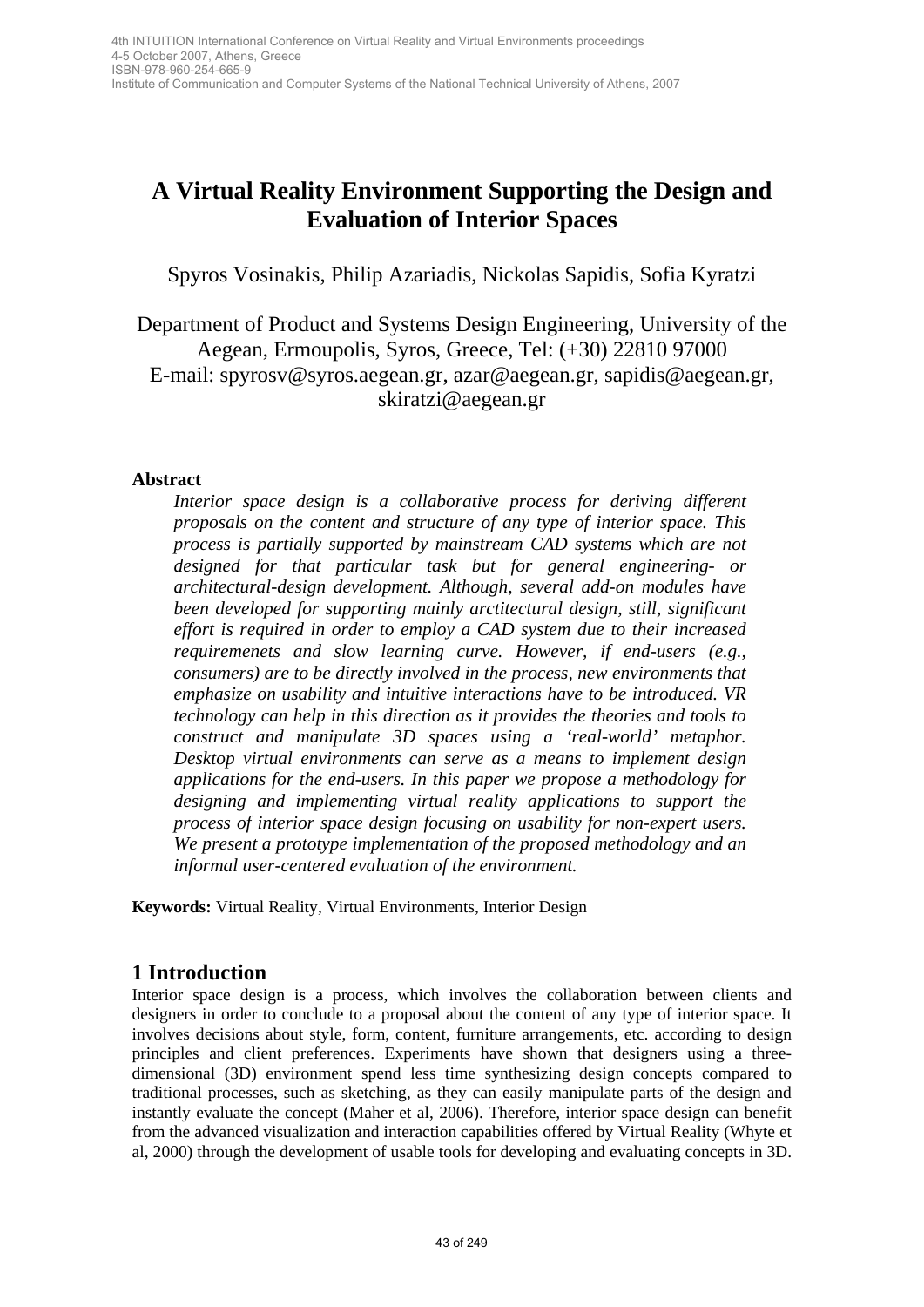Immersive virtual reality interfaces are still not a commonplace for everyday users, mainly due to expensiveness of respective hardware and the related problems caused by long exposure to immersive environments, such as cyber sickness. However, desktop virtual environments, i.e. virtual reality applications that use common PC hardware (keyboard, mouse and monitor) are starting to demonstrate their great potential as a new medium for human computer interaction. Although not fully immersed, users interacting with desktop virtual environments demonstrate the effect of psychological immersion and can have a limited virtual reality experience in their home computers. Desktop Virtual Reality applications and especially Web-based ones can provide an affordable and accessible solution to real-time interactive interior space design.

There have been a number of approaches for designing interior spaces in 3D over the Web, such as (Lin et al, 2006; Varlamis el al, 2000) but in most of the cases the applications distinguish between the design phase which is a 2D interactive process of constructing the interior space and arranging furniture on the floor plan, and the visualization / evaluation phase which is a 3D representation of the concept. This use of two different representations permits the designer from instantly observing his/her concept whilst re-designing the space and slows down the design process. Furthermore, traditional CAD software is not designed for that particular task while it requires special skills and high-end hardware and can, therefore, be used mainly by professionals. Its use may complicate the collaboration between client and designer, as the latter cannot actively participate in the process of furniture arrangement in the 3D environment.

In this paper we propose a methodology for designing and implementing desktop virtual reality applications to support interior space design. The proposed methodology is based on an integrated environment, in which the design and evaluation of the interior space takes place. It takes into account the usability guidelines concerning 3D user interfaces and virtual reality applications, offers a variety of navigation modes, facilitates selection and manipulation of objects in 3D and provides multiple levels of user assistance. It follows a decentralized architecture, which is aiming towards reusability, extensibility and transferability.

The rest of the paper is structured as follows: Section 2 presents the related work in 3D environments for interior space design; Section 3 presents the proposed methodology for designing and implementing Desktop VR Applications for Interior Space Design; Section 4 presents in detail a prototype implementation of the proposed methodology and Section 5 presents an evaluation of the implemented environment. In the final section, the paper states the conclusions and future work.

# **2 Three-Dimensional Environments for Interior Space Design**

The advances of computer graphics technology in the last 20 years have led to a shift in the process of interior space design from traditional conceptual sketches and drawings to the use of dedicated software environments for designing in 3D. The latter offer significant advantages to the designers, as they allow instant manipulation of the interior space elements and realistic preview of the concept, thus speeding up the evaluation and refinement activities that are found to be necessary in any conceptual design process (Potts and Catledge, 1996). Furthermore, the use of realistic 3D representations for visualizing interior design concepts facilitates the communication between designers and clients, as the latter get a richer picture of the final arrangement compared to looking at paper drawings. There are a number of professional applications for architectural and interior space design. Lok (2004) presents the most popular packages used by interior designers and a survey on the extent to which these packages have successfully replaced the drawing process in the phase of conceptual design. 46 MHTLE (249 of 249 Automatic Conference Conference on Virtual Reality and Virtual Reality and Wirth International Conference on Virtual Reality international Conference on Virtual Reality international Conference on Vir

Immersive virtual environments using projected VR or head-up displays have also been used for visualizing and/or manipulating interior space concepts as they can increase the sense of presence and provide a natural and intuitive object manipulation interface. A multi-user interior design application that can use VR platforms of various configurations is presented in (Korpipaa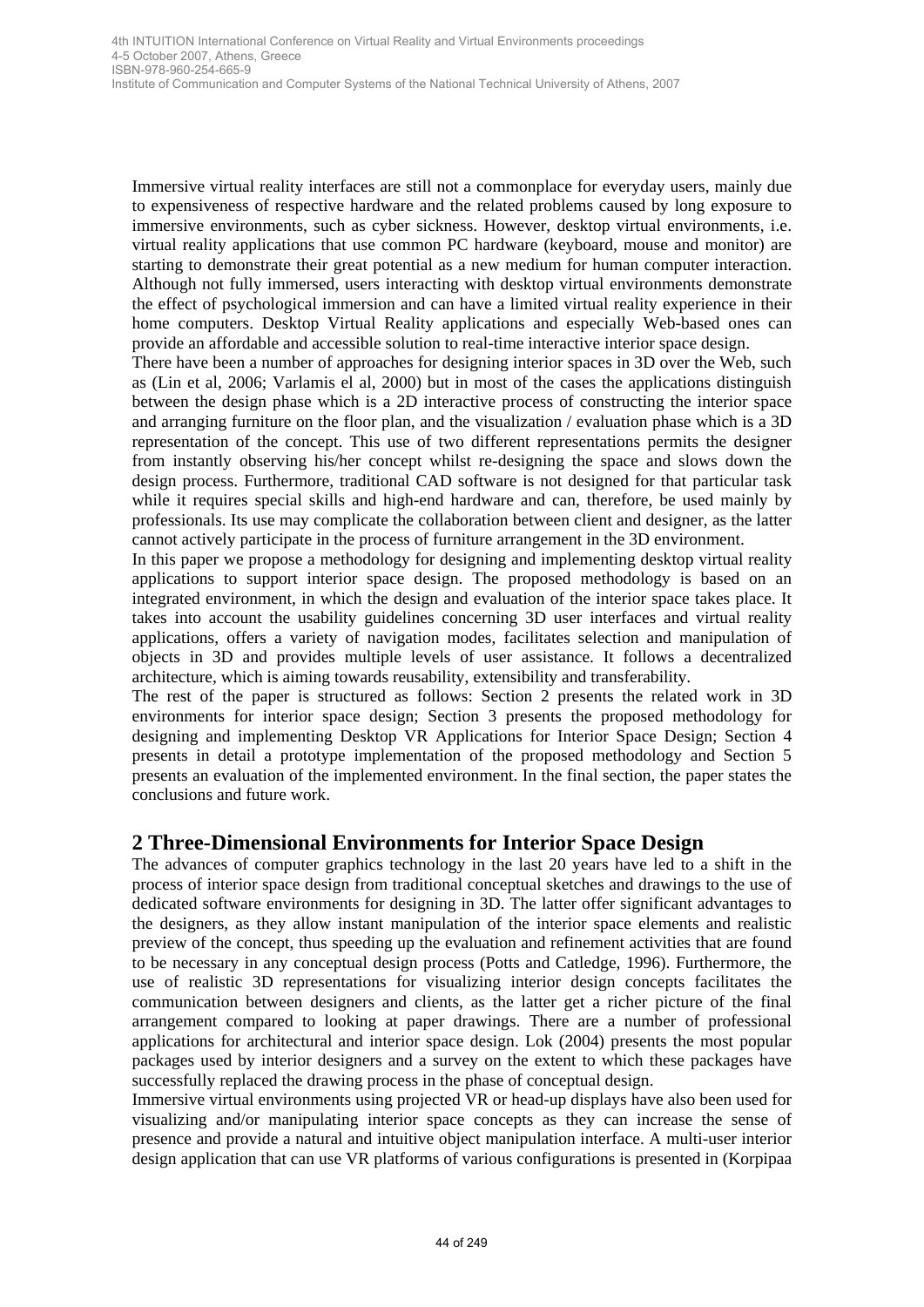Institute of Communication and Computer Systems of the National Technical University of Athens, 2007

et al., 2000). Their paper emphasizes on a network protocol and a graphics engine that allows the same virtual space to be used by two or more remote systems using different hardware configurations.

Drettakis et al. (Drettakis et al., 2007) introduce a user-centered design approach for the development of virtual environments for architecture and urban planning. Their approach is applied to the requirements analysis, design and evaluation of an immersive VR application for redesigning a realistic environment by placing, arranging and manipulating elements.

Anderson et al. (Anderson el al., 2003) present an environment for conceptual design in architecture. They have designed and implemented an immersive virtual environment that emulates aspects of a typical designer's work area using a 'kiosk' toolbox. The design environment allows the insertion and placement of images, videos and 3D objects on any surface in order to establish a larger contextual environment and to allow designers to work in more than one scale simultaneously. Immersive VR technology has also been used for the participatory design of work environments (Davies, 2004). A number of prototypes using a VR development tool and a projected environment have been developed and tested during the design of a university campus. 45 of 249 4th INTUITION International Conference on Virtual Reality and Virtual Environments proceedings

An interesting alternative to immersive VR for interior design are tangible interfaces, which let users directly manipulate physical objects and observe the transformations on the respective virtual elements in an augmented environment. Seichter and Kvan (2004) introduce and evaluate three experimental tangible interfaces in a collaborative design setting.

Immersive and tangible interfaces may be promising means of interaction, but the technologies are still not mature enough to be used by everyday users in their homes. The recent advances in processing power and real-time rendering technology allow realistic interactive 3D environments to run in home computers, thus giving rise to Desktop VR applications that can be used as an alternative. Furthermore, 3D technologies for the World Wide Web have enabled virtual environments to be integrated in Web pages having a multitude of advantages, such as to be cross-platform, to be accessible to any user, to update their content or functionality from a remote source, to use other web technologies, etc.

The paper presented in (Varlamis et al., 2000) describes the design and implementation of a desktop 3D environment for visualizing interior spaces. The application lets users interactively design a room and place furniture and electric appliances inside it. It is aiming to support ecommerce by letting users preview products inside their environment before buying them. The implementation is a Web-based environment that uses a 2D interface for the interactive design of the room and the furniture placement and dynamically generates a 3D environment, from which users can preview their design concept.

Another Web-based application for multi-user interior design is presented in (Lin et al., 2006). Users collaborate inside the common environment to load and modify built-in 3D scenes and to interactively place 3D furniture models inside them. Communication is supported with instant messaging. The integrated environment offers multiple viewpoints and the interface to manipulate objects in the 3D space by applying geometric transformations on the scene elements.

The methodology presented in this paper is aiming to the design and implementation of virtual environments for interior design. Although there is already a number of similar applications, as outlined above, the current paper is giving emphasis to the support of the early stages of conceptual design (Austin el al., 2001), where the application should facilitate rapid rearrangement of furniture and alteration of style and decoration. Additionally, given that clients should also participate in the process of interior design and in some cases they may be the designers themselves, the proposed methodology is focusing on usability for non-expert users. The proposed environment is a Desktop VR Web-based environment, in which the interactions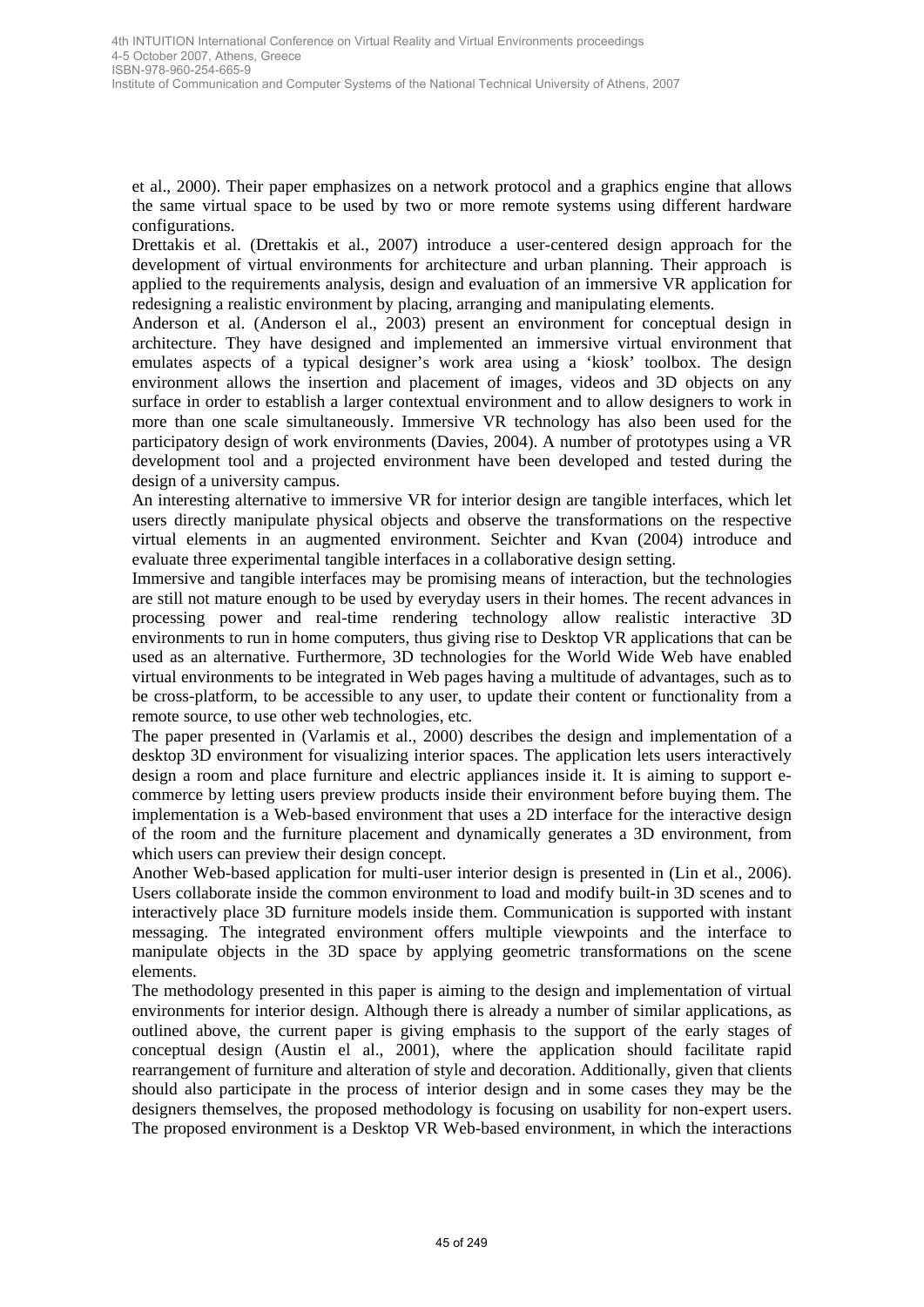have been designed to support the various stages of interior design and to be usable and intuitive to new users.

# **3 Design Methodology**

The proposed approach follows the principles of user-centered design and evaluation methodology for virtual environments presented in (Gabbard, 1999), and it is implemented in the context of Web-based desktop environments for the support of interior design. The methodology followed is outlined below:

- 1. User-task analysis: identification and description of potential user tasks in the process of mapping an existing environment in the virtual space and creating and modifying design concepts.
- 2. Specification of the virtual environment: based on the tasks identified, the virtual environment is specified in terms of content, representation and behavior.
- 3. User interface design: support of the user interactions, i.e. navigation, object selection and manipulation and system control, based on user tasks and usability guidelines for 3D environments.
- 4. System design: definition of the technologies, the software components and the databases that will be part of the implemented application.

The application of each individual step is presented in the following paragraphs.

### **3.1 User Task Analysis**

The people involved in the interior design application are both designers and clients. Therefore, the potential users of an application that supports this process range from professional interior designers to inexperienced end-users. By studying designers and end-users requirements, we have identified three possible scenarios of using a VR interior-design environment:

- 1. A team of professional designers is asked to design and decorate an interior space, e.g. a plane, a conference centre, a hotel, etc.
- 2. A small team of professional designers is asked to decorate an apartment. Through an iterative process, where clients express their requirements and designers respond with alternative concepts, a final decoration-concept is derived.
- 3. An existing environment is redecorated by non-professional designers, e.g., by the owners of an installation. Several different concepts are tested until a satisfactory solution is derived.

The first case is already being supported by professional software, such as CAD applications with specialized add-ons, which provide sophisticated tools to professional designers to proceed to a detailed design of an interior environment. The proposed methodology is aiming to support the last two scenarios which include significant end-user involvement as well. Following are the main user tasks that have been identified for the process of interior design: 46 MHTTLE the method of the technologies of the electric conference on Virtual Reality and Virtual Environments proceedings and the technology of Wirtual Conference on Congress of the Notices of the Columbus Systems of th

- *Construction and modification of the environment*: users construct a model of an existing apartment or room, usually based on a floor plan. They insert and modify elements such as walls, doors and windows to define the environment.
- *Definition of design requirements*: users define the requirements on which the interior design process will be based. They may include existing guidelines (e.g. design or safety principles) or define their own.
- *Formation of concepts*: users preview furniture and decoration elements from categorized libraries, select and insert them in the environment. They try out different concepts by rearranging objects inside rooms.
- *Concept refinement*: users refine a concept by adding details to the environment and making minor modifications to improve the aesthetics and ergonomics of the interior space.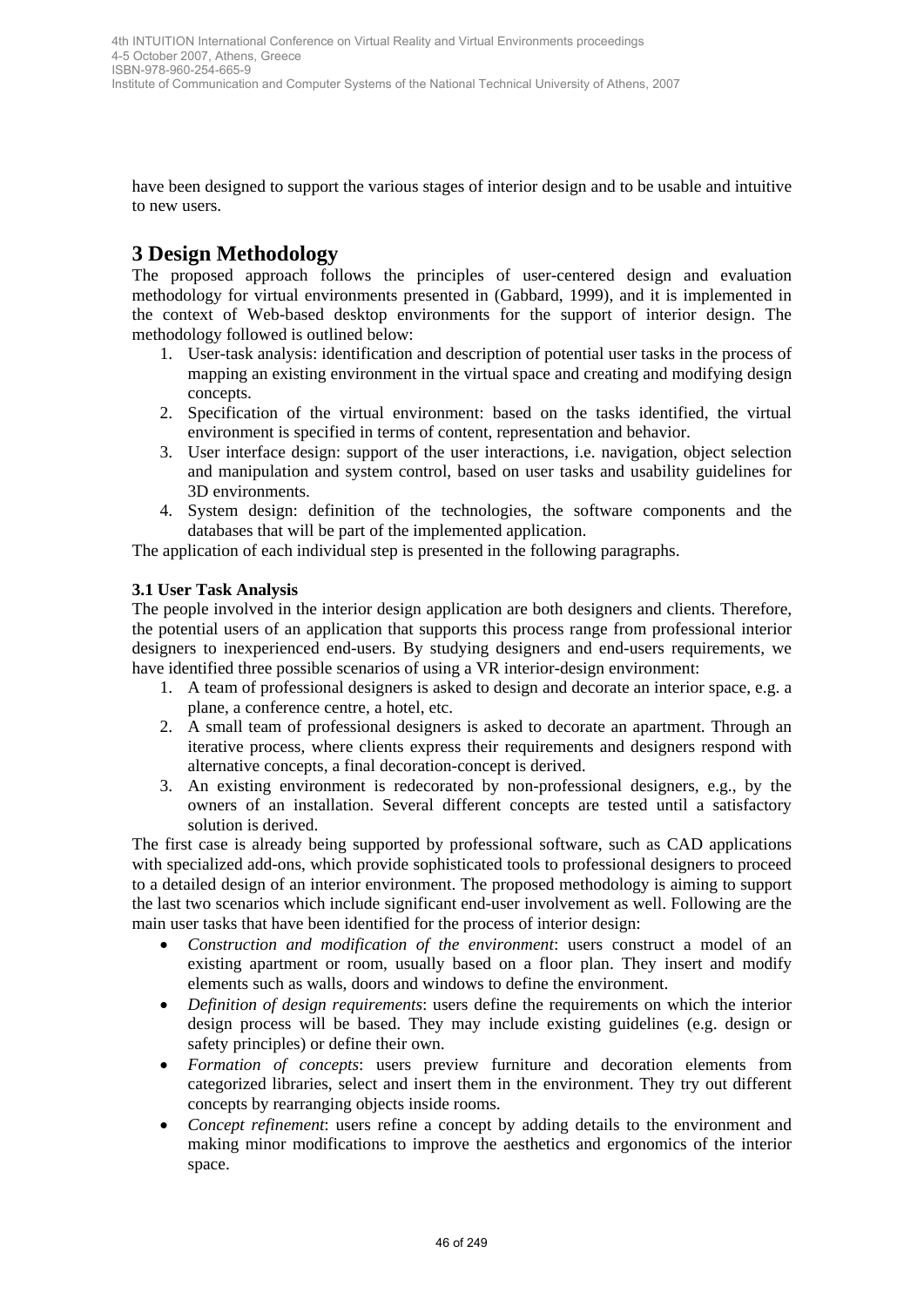• *Evaluation*: users evaluate a proposed concept by observing the interior space from a first-person perspective, trying out various viewpoints and performing walkthroughs.

The tasks described above are used to specify the design requirements of the virtual environment and the user interactions.

#### **3.2. Virtual Environment**

Most 3D modeling applications present multiple viewpoints of the same environment simultaneously. On the other hand, a number of environments for interior space design let users construct the interior space on a floor plan and use 3D representation only for visualization and walkthroughs (Varlamis et al, 2000). The authors of this paper claim that both approaches are not fully appropriate for the inexperienced user, especially in the early stages of conceptual design, where not much detail is required. On the contrary, multiple viewpoints may frustrate the new user and slow down his/her tasks, whilst the use of different representations for interactive arrangement and walkthrough obstructs the instant evaluation of new concepts and will possibly lead to a constant switch between these two modes during their concept development. The proposed application is based on an integrated virtual environment, in which construction, object manipulation and user navigation can take place simultaneously. This approach requires the design of 3D user interactions and visualizations for all stages of constructing and manipulating an interior space and its elements. 49 MHT (2003) tensor (conference on Virtual Reality and Virtual Section 10 MHT (2014) and NHT (2014) and NHT (2014) and NHT (2014) and NHT (2014) and NHT (2014) and NHT (2014) and NHT (2014) and NHT (2014) and NHT (2014)

One of the most important tasks in an interior design environment is the selection and transformation of the objects in the environment. The application should allow instant selection and arrangement in 3D to facilitate quick formation of concepts and to be used by inexperienced users in an intuitive way. On the other hand, a more detailed design of the interior space or the refinement of a concept requires tools for accurate scaling, positioning and alignment of objects. Following the paradigm of 3D modeling applications, the environment should support direct manipulation in 3D, as well as the ability to modify the values of the geometric properties and relations of the elements, e.g. position, size, distance from a given point, etc.

As far as the degree of realism in representation is concerned, the visualization of the environment should be as realistic as possible, in order to enhance the user's sense of presence whilst navigating inside the environment and observing the context. On the other hand, the environment must run at acceptable frame rates during the agent's navigation and interaction with the content. Therefore, common techniques such as the use of textures and levels of detail should be used in order to preserve realism without increasing the computational cost of rendering the environment. Collision detection is also a desirable feature in order to prevent the user from specifying impossible furniture arrangements, but this feature should be optional as it may slow down the user's task of trying new concepts or modifying existing ones.

Finally, all objects that are part of the interior design environment should be fully specified in terms of their properties and interactivity allowing for their dynamic manipulation. In the case that structural elements were represented as passive objects that could be arbitrarily transformed, a first time user would require a lot of effort to design a feasible environment.

Furthermore, the modeling of the ambient environment space requires operators that may even modify the geometry of existing objects in the environment, e.g. in the case of inserting a window on a wall. Therefore, the application should distinguish between different classes of elements, as their expected behavior varies and their relation to the environment poses several constraints. Additionally, users should have the ability to specify certain design requirements using rules that involve specific classes and properties, e.g. corridor width, distance from wall, etc. The predetermined functionality and semantics of various classes of objects in the environments will allow the development of tools that facilitate specialized user tasks concerning the selection and arrangement of elements whilst forming new concepts.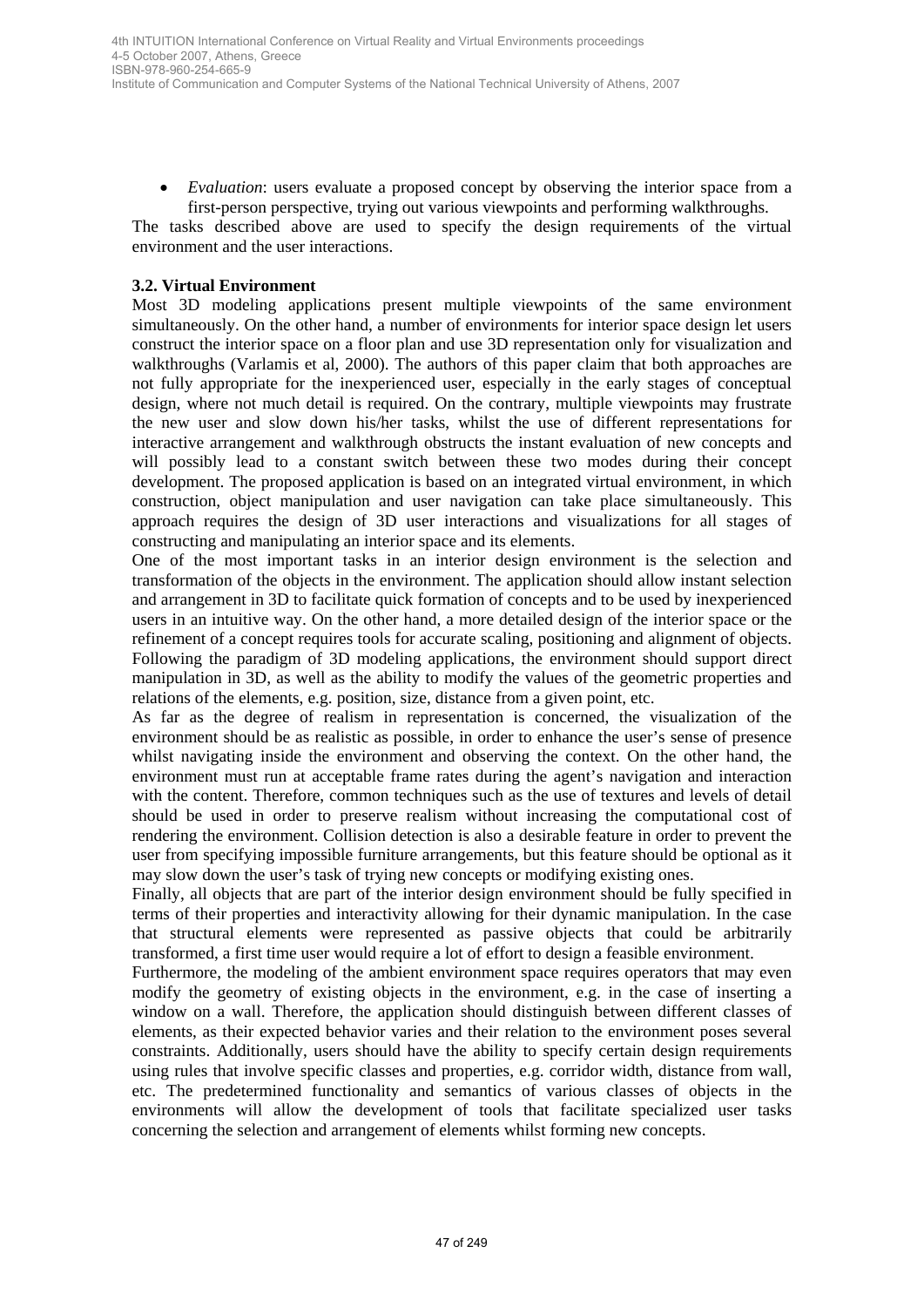Institute of Communication and Computer Systems of the National Technical University of Athens, 2007

#### **3.3. User Interface**

Following the specification of the virtual environment, the user interface is designed so as to support usable and intuitive user interactions. The basic interactions in virtual environments are user navigation, object selection and manipulation and system control (Bowman et al, 2001). Concerning user navigation, the process of designing the interior space and arranging elements inside it can be better supported by an exocentric view of the environment, which will provide a global visualization of the scene, its elements and their relations. On the other hand, better understanding and evaluation of a concept is achieved with a first-person navigation that will present a more realistic aspect of the interior space. Therefore, the virtual environment should allow for both viewpoints, which can be supported by a number of well-known navigation techniques. During the process of modifying an existing scene and arranging elements, the user may have to observe the environment from different viewpoints to gain better understanding of the 3D structure and to interact with increased accuracy. To avoid continuous switches between navigation and object selection and manipulation, the environment should provide the means for instant change of viewpoint during any interaction task without having to explicitly select it from the system interface. 48 bit Conference Conference Conference on Virtual Keality and Virtual Environmental processions and Nirtual Distribution is the Nirtual Reality and The Conference on Virtual Reality and Virtual Reality and Virtual Realit

Users should be able to quickly select and manipulate the elements of the environment as the process of modeling an interior space and arranging objects involves the continuous application of geometric transformations on them. The most simple and intuitive selection technique in desktop 3D environments is to click on the projected geometry of an object. The system should provide visual feedback on the selected item and on the operations available at that moment using visual interaction components. Furthermore, given the variations in the behavior of different classes of objects, the environment should also support object-specific constrainedbased manipulations to facilitate specialized tasks, e.g. grouping and alignment of furniture, arrangement of decoration elements on a wall, etc.

#### **3.4. System Properties**

The interior design environment is an application that involves both clients and designers, who may work on the same concept, may wish to share concepts and ideas, etc. To fulfill these and similar needs, a client-server architecture is preferable, as it can support remote sharing of working or complete concepts to be accessed by stakeholders. Furthermore, a decentralized architecture will allow users to preview and import furniture on demand and designers to manage and update the content. Thus, the environment can be better supported by a database on the server side that may include prototype interior spaces, sample concepts, furniture models, related information pages, color palettes, textures, etc. and will be managed by the design team and, optionally, by the users of the application. On the client side, users interacting with the application may browse the remote database, import content into the environment and store their concepts locally or on the remote server.

### **4. Prototype Implementation**

Following the proposed methodology, the authors have designed and implemented a Web-based Desktop VR application for interior design. The application environment supports the interactive modeling of a room or apartment and the insertion and arrangement of furniture inside the environment. Its basic functionality is outlined in the following paragraphs.

The environment initiates with the presentation of the ground plane, on which users can map an existing sketch or ground plan of the interior space they wish to model. The construction of an apartment is processed by directly inserting walls through the specification of their end points on the 3D environment. The application automatically joins adjacent walls and forms corners. Users can refine the model either by directly adjusting the end points in 3D or by selecting a wall and altering property values such as width, length and height. Furthermore, users can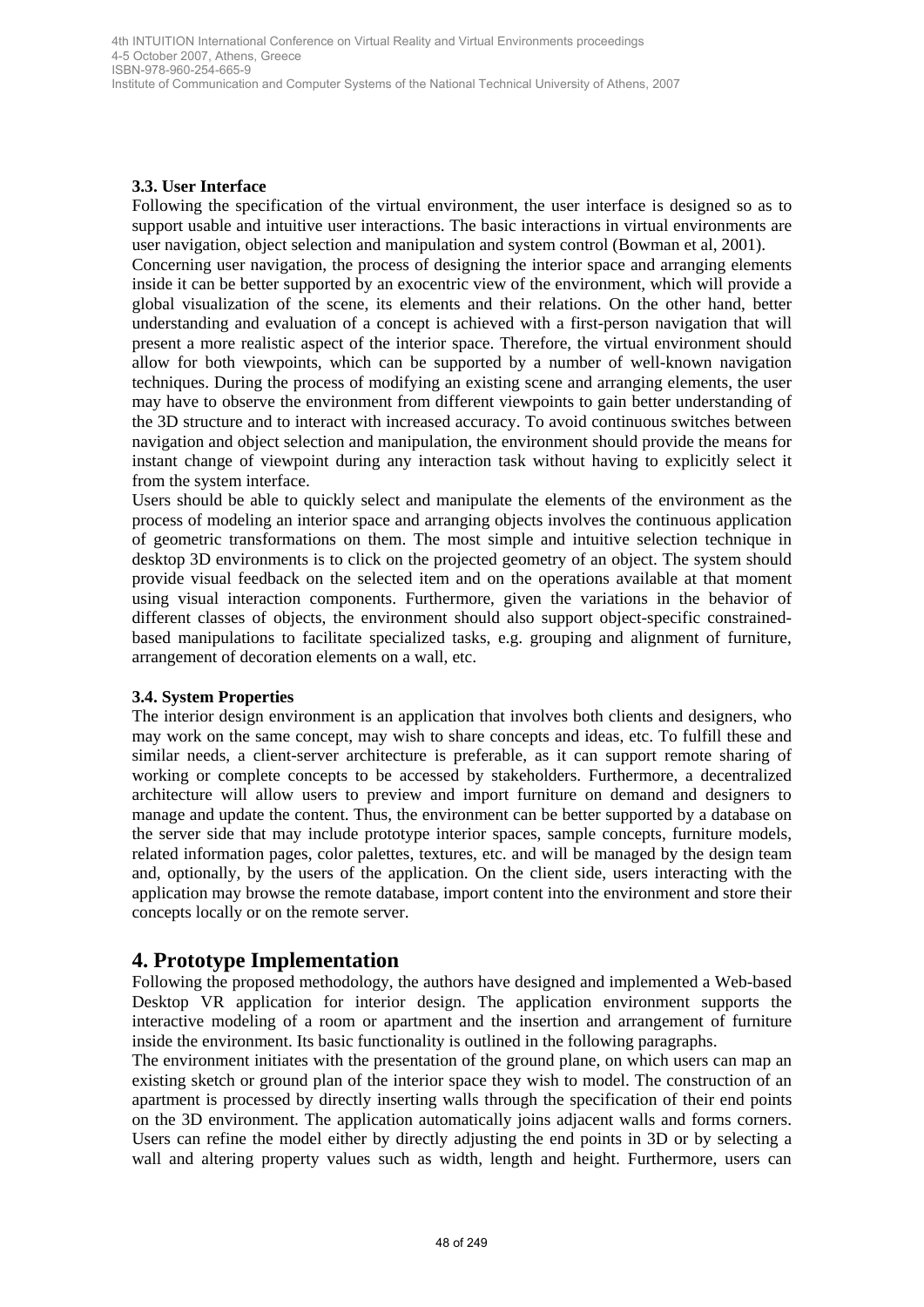4-5 October 2007, Athens, Greece ISBN-978-960-254-665-9 Institute of Communication and Computer Systems of the National Technical University of Athens, 2007

modify the appearance of each surface by selecting colors and textures from existing libraries provided by the application or by specifying / uploading their own materials. Doors and windows can be inserted on existing walls and their position and size can be controlled using interactive 3D components. The appearance of the door and window frames can be modified by selecting a prototype from the respective library and letting the program dynamically construct the actual frame model that applies to the selected window / door dimensions. Finally, users can insert lights in the environment and interactively adjust their intensity, position and color.

Furniture items are selected from categorized libraries and can be previewed in 3D. Based on their category, they can be placed on the ground, on another object or on a wall. Once entered into the environment users can directly select and manipulate them. The application provides additional functionality for constrained-based interactions to support specific user tasks. It offers tools to group and ungroup furniture, to align their position or orientation and to snap them on a selected wall. Furthermore, furniture arrangement is enhanced with an additional tool that measures the distance between items, between an item and a wall or between two arbitrary endpoints. An embedded collision detection algorithm can check the integrity of the design concept.



*Figure 1: Screenshots of the environment in examine mode (left) and first person navigation (right).*

The application supports both exocentric and egocentric visualizations. Users may examine a scene from outside using rotate, zoom and pan functions. Alternatively, they may navigate inside the interior space using first-person walking or map-based navigation. The application can also store actual viewpoints with descriptions in a list, in order to be used for later reference, e.g. whilst presenting a design concept to a client. Figure 1 presents two screenshots of the application that depict the same interior space from egocentric and exocentric viewpoint.

The environment has been implemented as a Java applet and is using the Java3D API for the scene rendering and user interaction. Furniture items have been modeled in VRML and are imported in the environment using the java3d-vrml97 loader (http://j3d-vrml97.dev.java.net/). Web-based technology has been preferred to a standalone solution, because it provides the required functionality to import models from external sources, to communicate with servers using TCP/IP, to present content-related information in HTML pages and to operate in various platforms. VRML has been chosen as a 3D file format for representing furniture items and other objects of the environment because it is a 3D graphics standard for the WWW, it can be easily imported in a Java3D application and there are a number of utilities available that can convert models from popular file formats to VRML.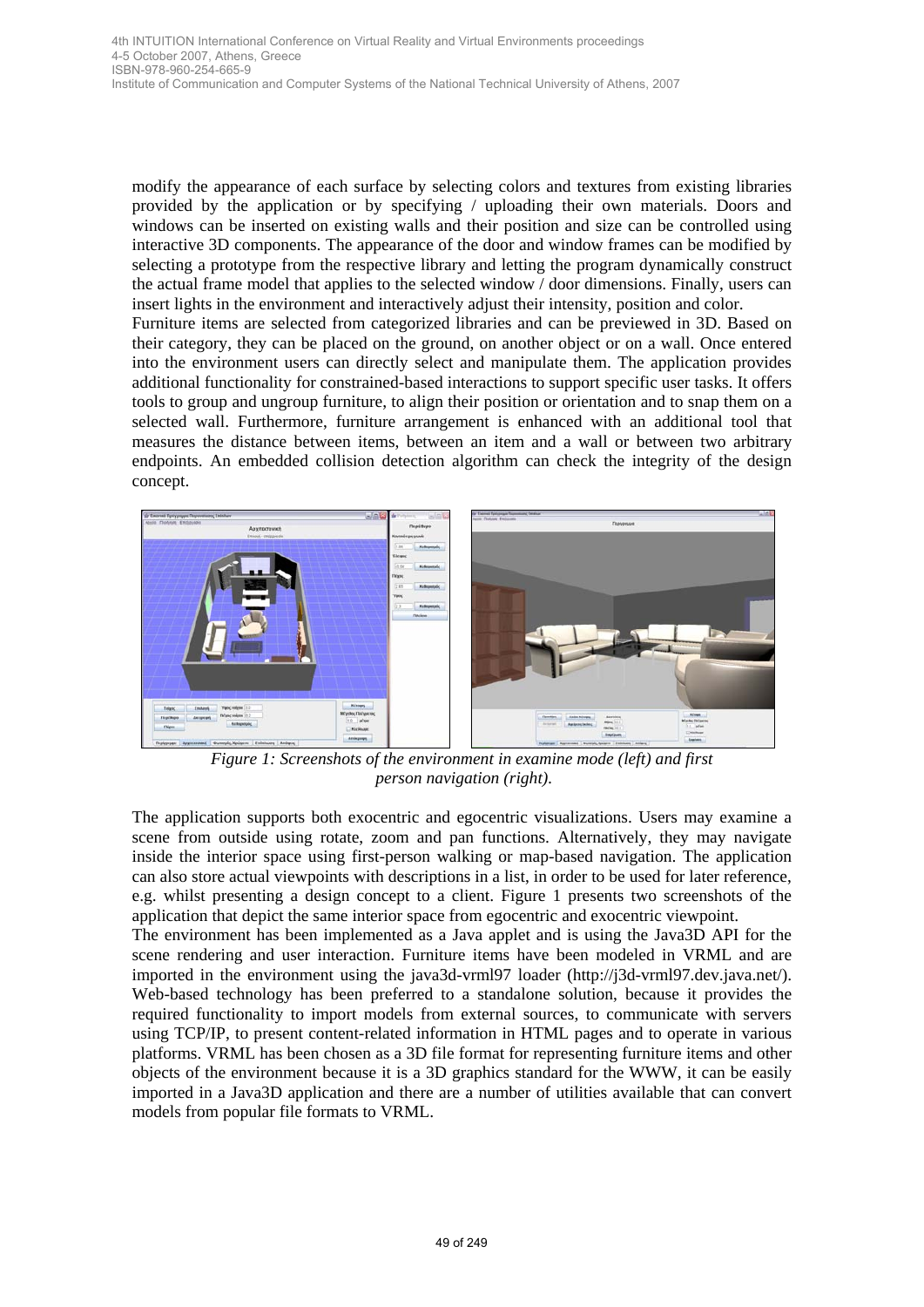Institute of Communication and Computer Systems of the National Technical University of Athens, 2007

# **5 Evaluation**

In order to provide insight on the usability of the interior design environments utilized by the proposed methodology, a user evaluation has been conducted, using the aforementioned implemented system. A group of 11 users participated in the evaluation process. There were four male and seven female users aged between 28 and 45. All of them were familiar with computers but had little or no experience in using 3D environments and CAD applications. The users attended a short introduction to the program and its functionality and then had to complete a specific scenario that was given to them in handouts. The scenario consisted of the following tasks: a) modeling of a room, b) addition of doors and windows, c) furniture placement, d) lighting and e) navigation. While the users executed the scenario, their actions were simultaneously recorded by a video camera and by an application for capturing mouse and keyboard input. As a result, their entire interaction with the program could be repeated and observed more carefully afterwards, and the time spent in each individual task could be accurately measured. The completion time ranged from 8.34 min to 19.28 min with the mean time being 14.32 min, indicating that there were significant variations in user performance. en Milli Conference Contents with the method in the method in the method of 149 at the method internal Conference on Virtual Reality of the interior design systems of the model conference on Virtual Reality of the interio

Upon completion, the users had to fill in a questionnaire, in which they rated each of the main functions of the program concerning their usability using a 7-point Likert scale. The mean ratings were the following: architecture design: 5.09, furniture selection and arrangement: 5.0, lights and material: 5.27, navigation: 6.09.

Following discussions with the participants and analysis of their written comments indicated that most users would prefer the environment to provide more visual cues and assistance whilst they were interacting with the objects. Furthermore, the fact that some furniture items caused slight delays during their manipulation due to the increased polygon count irritated users and the discussions that followed suggested that fast response times are more important than visual quality. Despite these difficulties, participants were satisfied with the environment in total and most of them found it a helpful assistant to interior design. Concerning the ratings of the individual functions of the program, the results show an increased satisfaction from the navigation in the environment. This is mostly due to the fact that inexperienced users were able to efficiently navigate in the interior space using the map-based navigation.

# **6 Conclusions and Future Work**

This paper presented a methodology for designing and implementing virtual environments to support the design and evaluation of interior spaces. Desktop virtual reality technology has been used as a medium to generate realistic visualizations of the environment in real-time and to let users formulate and refine their design concepts directly in 3D. The proposed methodology emphasizes in the usability of the environment especially for inexperienced users and aims to increase user performance in the process of modeling an interior environment, selecting furniture and decoration elements, and trying out various arrangements. The paper also presented a prototype implementation of the proposed methodology. The results of an initial user evaluation indicated that the environment can be easily used by non-expert users, although there were significant differences in performance. Also, the discussion with the participants suggested that an enhancement of the environment in terms of visual feedback and user assistance would improve the results.

Additional evaluations are planned for the near future with more complex scenarios and with the participation of both professional designers and non-experienced end-users, in order to improve the usability and efficiency of the environment. Furthermore, we are planning to enhance the environment with new features that would further support the design process, such as multi-user capabilities for synchronous collaboration between clients and designers, and new interactive components, such as sketch on surfaces or posting of annotations to visualize design requirements and abstract concepts.